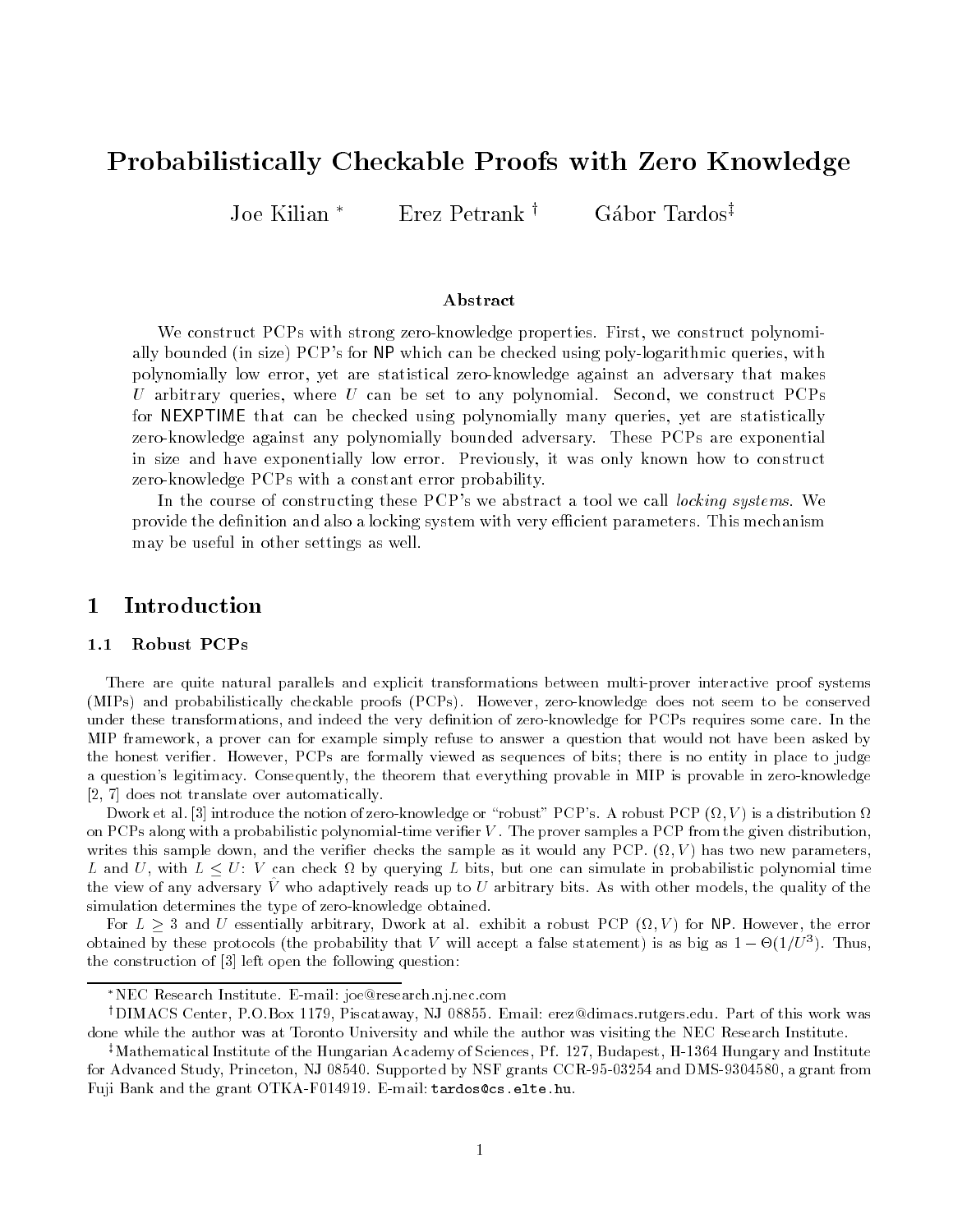**Question:** Does there exist a robust PCP with error less than  $\frac{1}{3}$ .

Indeed, the best previous PCPs had error  $1 - c$  for some small constant c. Note that the standard error-reduction techniques do not work here, since they require the verifier to query more bits than before, yet leave  $U$  unchanged. As a result,  $L$  becomes greater than  $U$ .

-

## Robust PCPs and the hardness of approximation

Our motivation for this investigation is primarily philosophical However it is worth noting that constructions for robust PCPs, or variants thereof have been used to prove results on the hardness of approximation. Kilian and Naor [8] directly use robust PCPs to establish the strongest known hardness of approximation results for certain problems in statistical inference. Feige and Kilian [4] use PCPs inspired by robust PCPs, though with slightly weaker properties to show the strongest known results for approximating the chromatic number

# The results in this paper

We exhibit new constructions for robust PCPs. The properties of our first construction is embodied in Theorem 1, below. In a nutshell, Theorem 1 says that there exists robust PCPs in which the number of queries  $U$  needed to break the statistical zeroknowledge property is nearly exponential in the number of queries L needed to check the proof. For a reasonable setting of the parameters in Theorem 1 and for proofs of NP, this would mean having proofs of size polynomial in the length of the input n, having  $L = \text{poly}\log n$  (i.e., L is poly logarithmic in the length of the input) and  $U = n^+$  using  $k$  repetitions of the basic protocol, we can achieve  $\lambda$  - error with  $L = k$ polylog n and  $U = n$ .

 $\mathcal{L}$  is a language L have size at most n and require to use at most log n and require to use at most log n coin tosses checks at most a constant number of bits in and achieves a constant soundness error probability -smal ler than 1). Let  $U = n^{-\gamma + \gamma}$ . Then there exists a robust PCP (M,V) for L with the following properties:

- Size of proof: For any  $\mathbb{I} \in \Omega$ ,  $|\mathbb{I}| = O(n^{O(1)})$ .
- Cost of verification: The honest verifier V' reads  $L = O(\log^{-(\gamma)} n)$  bits of the proof, and tosses  $O(\log^{-(\gamma)} n)$ coins
- $\bullet$  Completeness: If the original proof II has perfect completeness with respect to V, then so does any II'  $\in \Omega$ with respect to  $V$ .
- Soundness: For any  $\Pi'$  (not necessarily in  $\Omega$ ), the probability that the verifier accepts an  $x \notin L$  is at most  $1/n^{\infty(\pm)}$ , (Increasing the constant in the power of n is linearly related to increasing the constant in the cost of  $verification.$
- $\bullet$  Lero-Knowledge: Machieves statistical zero-knowledge against any verifier V -that is allowed to read at most  $\cup$  ous of  $\Pi$  -funiformly selected in  $\Omega$  ). More precisely, there is a probabilistic polynomial time simulator  $S$  (with an oracle for  $V$  ) that simulates  $V$  -s view of  $\Pi$  . Inis simulation aiffers (in the  $\ell_1$ -norm) from  $V$  -s  $\Box$ actuat view by tess than 1/n=10r any c, as n grows sufficiently targe.

Theorem 1 can be generalized to handle any number of bits read by the original PCP, and any number of random coin tosses by the original verifier. We chose to keep the complexity of the statement reasonable and still to cover the PCP constructed by the PCP theorem [1].

Our second construction allows the PCPs to be exponentially large, but achieves superpolynomial robustness (with and exponentially smaller error, whitehear group into all of the parameters we obtain the following results.

**Theorem 2** For any language  $L \in \mathbb{N}$ EXPTIME, there exists a robust PCP  $(\Omega, V)$  for L with the following properties.

- Cost of verification: On input x, V checks  $\Omega$  using polynomially many (in |x|) queries, computations and coin tosses
- Completeness:  $(Y, V)$  has perfect completeness.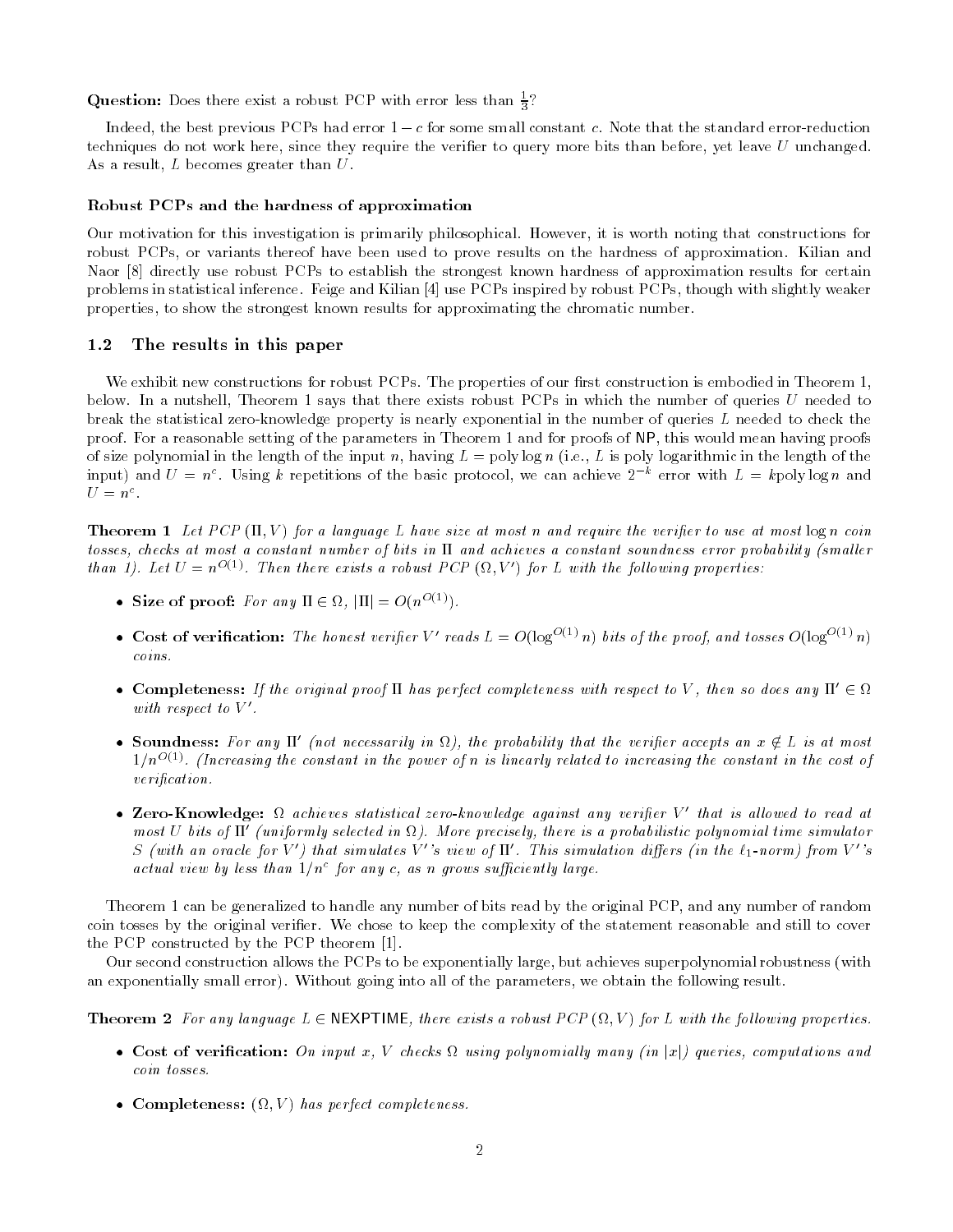- Soundness: For any  $\Pi'$  (not necessarily in  $\Omega$ ), the probability that the verifier accepts an  $x \notin L$  is at most  $2^{-|x|}$ .
- $\bullet$  Lero-Knowledge: Machieves statistical zero-knowledge against any polynomially bounded veriner.

#### Locking systems  $1.3$

In the course of constructing the PCP for NP, we use a locking system with very efficient parameters. A locking system is a pair of efficent probabilistic machines: The locker and the checker. The locker is given a string  $S$  to hide and a key to the locking the lock-the lock-the lock-the lock the following properties It is the following the following the following the following the following the following the following the following the following to find the string S hidden in the lock. Given the key K, it is "easy" to reconstruct the secret S and check that this is indeed the hidden string in the lock. Last, only one string can be hidden in a lock. A legitimate verifier will reject, with high probability, any other string no matter what key he might possess. Hardness and easiness in this settings refer to the number of bits in  $L$  that have to be read. For the exact definition and construction see Section 3.

# 1.4 Guide to the rest of the paper.

In Section 2 we give the basic building blocks of our constructions. In Section 3 we provide the definition of locking systems and construct a locking system with efficient parameters. In Section 4 we use the efficient locking system to prove Theorems 1 and 2.

### $\overline{2}$ PCPs robust against random queries

suppose that has a PCP you will be a language L such that the such that  $\mathcal{L}$ 

- $\bullet$   $|P_0| = n$ ,
- $\bullet$   $\rightarrow$   $V_0$  nips  $O(\log n)$  coins and queries  $O(1)$  bits of  $P_0$ ,
- $\bullet$  ( $P_0, V_0$ ) has perfect completeness, and
- $\bullet\;$   $\;$   $\!_0$  nas error bounded from 1 by a constant.

Note that n here refers to the size of the proof and may be exponential in the size of the input- Then the techniques of into a new PCP into a new PCP V-10 into a new PCP into a new properties where  $\alpha$  is an integral. parameter

- Any proof assigned nonzero probability by  $\Omega$  has size  $O(\kappa^{\circ}n^{\circ\vee\circ})$ ,
- $\bullet$  v-nips  $O(\log n)$  coins and queries 3 bits of the proof.
- $\bullet$  -the proof has perfect completeness and soundness error at most  $1 1/O(k^{\circ}).$
- is robust against k arbitrary queries That is the view so obtained can be perfectly simulated in probabilistic polynomial time

Note that the soundness of the protocol degrades superlinearly with respect to its robustness k- Thus if one tries to reduce the error to less than  $\frac{1}{2}$  by making multiple queries to the PCP then the number of queries so made would exceed the proof's robustness.

As a useful special case, we consider the verifier that simply runs the original verifier  $m$  times, with independent coin toss sequences, and makes all of the  $3m$  queries specified by these runs. We achieve statistical zero-knowledge against such verifiers as follows. Given a DFKNS-type randomized PCP P , consider the randomized PCP  $P = P^+$ generated by concatenating  $\ell$  PCPs, each independently chosen according to P  $\pm$  The verifier  $\ell$  -Hrst chooses  $\ell$ uniformly from  $\{1,\ldots,\ell\}$  and then runs the original verifier V on the *i*th copy of the proof.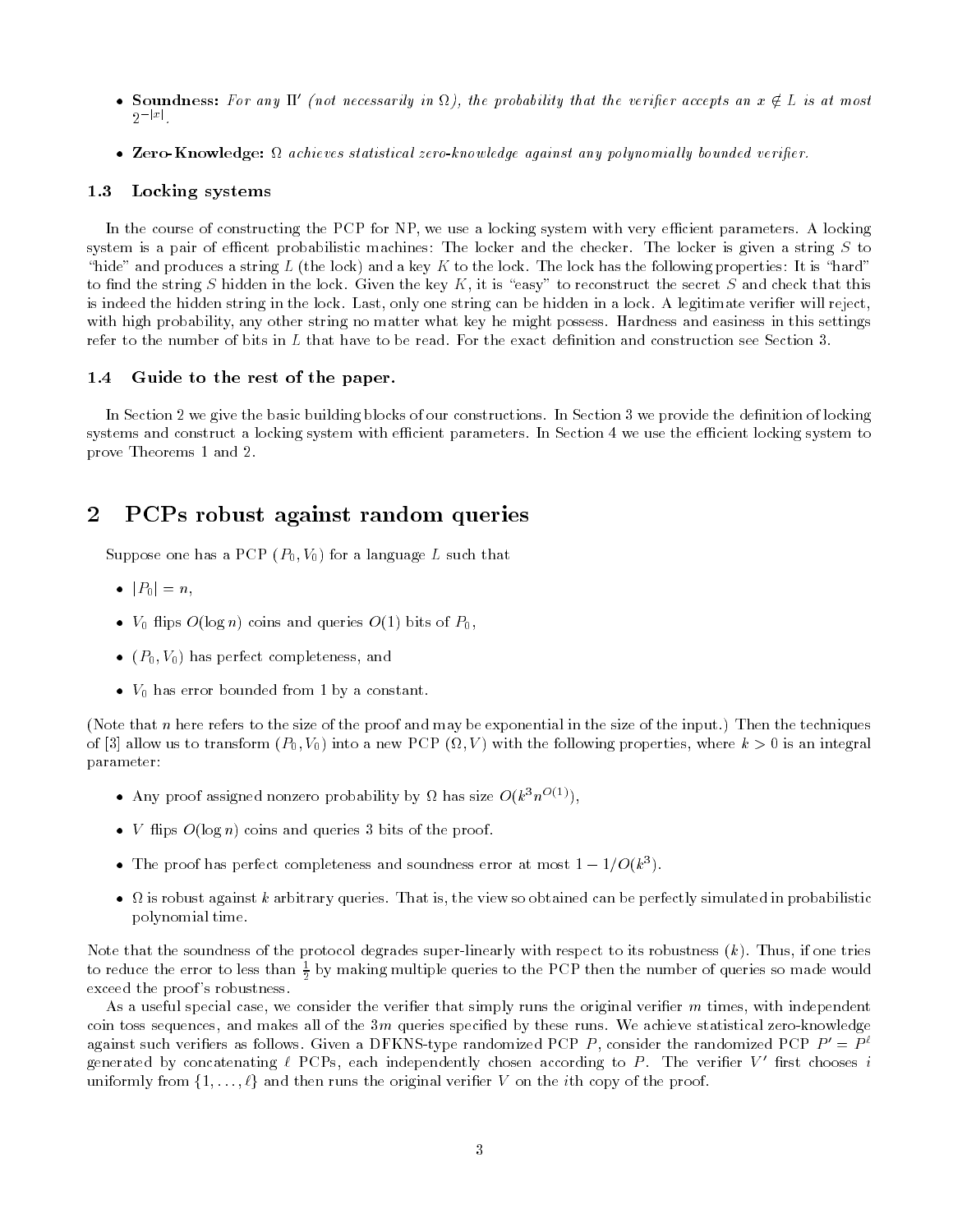Suppose that P is robust against  $3k$  queries. Then as long as a verifier directs at most k 3-bit queries to any subproof of  $P$  , the view obtained will be easily simulatable. If one makes  $m$  independent random runs from  $V$  -then the probability that any one subproof is selected by  $V$  -more than  $\kappa$  times is bounded above by  $\blacksquare$ 

$$
\ell\binom{m}{k+1}/\ell^{k+1} < \frac{m^{k+1}}{l^k}.
$$

If we set  $\ell = m^*$ , the above expression is at most  $1/m^*$  . Thus, when k grows as a super-constant function of  $n$ ,  $(P_+ , V_-)$  is statistical (not perfect) zero-knowledge against a verifier that makes  $m$  independent runs of  $V_-$  . The crux of our main constructions is to code P -in such a way that even an arbitrary veriller can only ask essentially random questions

 $\mathcal{L}$  and arbitrary parameters and let  $\mathcal{L}$  be as above We can transform  $\mathcal{L}$ new PCP is the property of the property of the property of the property of the property of the property of the

- 1. Any proof assigned nonzero probability by  $\Omega$  has size  $O((\kappa mn)^{2(\gamma)})$
- 2.  $V$  looks at 3 bits of the proof.
- v to sesses at most officially in a log in log with the coins
- 4. The proof has perfect completeness and the new verifier has error at most  $1-1/{\rm O}(k^*)$ .
- I. II some veriper v makes 51n random queries chosen by in independent runs of v , then with probability -- $1-1/m^+$  V -s view will be simulatable in polynomial time. More precisely, whether V -s view is simulatable  $\pm$ is a function of which location  $V$  -queries.  $V$  -will query a -hard -set, in which the simulator cannot perfectly simulate the results of the query, with probability at most  $m \in \mathbb{R}$ .

By making m polynomial in n and k superconstant, we obtain polynomial size PCPs that are statistically zeroknowledge against a large polynomial- number of random queries My making m exponential in n we obtain exponential-sized PCP's that are statistically zero-knowledge against any polynomial number of queries.

### -Locking systems

In this section we define locking systems and construct a lock which we later use in our PCP system for NP. Loosely speaking, a lock is a string which holds a secret. On one hand, we would like the non-legitimate user to find it "hard" to discover the secret locked in the string. A second demand is that given the key to the lock, a verifier can "easily" reconstruct the secret and verify that this is the secret hidden in the lock. The terms "easy" and "hard" relate to the number of bits that have to be read from the lock in order to perform the task. Last, we require that the lock will be a commitment on one secret. Namely, there is only one string that the verifier accept with high probability when given the right key to the lock-place-mail client and mail possible key the verifical will reject with high probability For simplicity we require that the key determines the secret in deterministic polynomial time without the help of a lock. Also, for simplicity we do not allow several keys determining the same secret to fit a lock.

In what follows, we use n as a security parameter given to the locking system. In the application, n will be the size of the PCP proof, and this role of n matches the definitions in the rest of the paper. The formal definition follows:

**Definition 3.1** (A locking system): Let  $S = \{0,1\}^s$  be the set of secrets,  $\mathcal{L} = \{0,1\}^l$  be the set of locks and  $\mathcal{K}=\{0,1\}^k$  the set of keys. Here the parameters s, l, k (and thus the sets  $\mathcal{S},\ \mathcal{L},\ \mathcal{K}$ ) depend on the security parameter  $n.$  A locking system is a pair of probabilistic polynomial time procedures, the locker and the checker. The locker takes a secret  $S \in \mathcal{S}$  as input and produces a lock  $L \in \mathcal{L}$  and a key  $K \in \mathcal{K}$ . The checker takes a key  $K \in \mathcal{K}$ , reads some bits of a lock  $L \in \mathcal{L}$  and either accepts, or rejects. We say that the locker and the checker form a locking system with error oficial contents with and checkability with a first lowing conditions holds.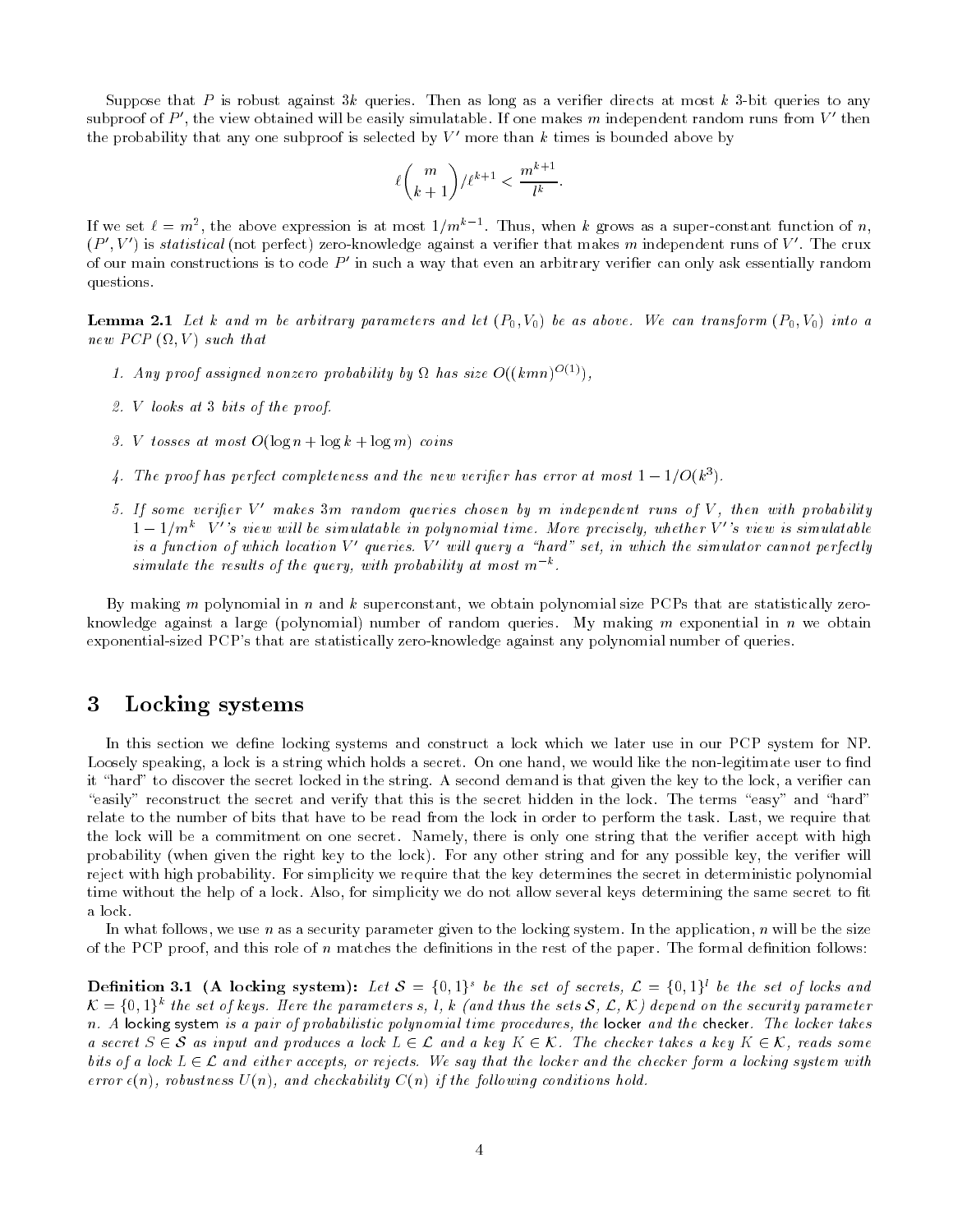- 1. perfect completeness: There is deterministic polynomial time procedure to find the secret S from the key  $K$ produced by the locker on input  $S$ . If  $L$  and  $K$  are produced by the locker on input  $S$ , then the checker on including at most constant  $\mathbf{f}$  reads with probability with probability  $\mathbf{f}$  and accepts with probability  $\mathbf{f}$
- 2. Soundness (or a commitment property): For every lock  $L \in \mathcal{L}$  there is at most a single fitting key K. For all other keys  $K' \neq K$  the checker rejects with probability at least  $1-\epsilon(n)$ .
- 3. Secrecy (indistinguishability): For any secret  $S \in \mathcal{S}$ , let  $L_S$  be the distribution of the locks output by the locker on S, then for any  $S, S' \in \mathcal{S}$  the two distributions  $L_S$  and  $L_{S'}$  are statistically indistinguishable for a machine that can read only U n- bits from a sample Namely for al l probabilistic -computational ly unbounded Turing machines A, for all constants c and sufficiently large n, and for all pairs  $S, S' \in \mathcal{S}$ ,

$$
|\text{Prob}_{L\in L_S}[A(L) = 1] - \text{Prob}_{L\in L_{S'}}[A(L) = 1]| < \frac{1}{n^c}
$$

4. Let o knowledge (Simulatability). There exists a probabilistic polynomial time procedure that produces answers to at most U no, to a gatitive to a point tantoing, went and most arrives any secret M it produces a valid lock a key pair for this secret with the lock also tting the previous answers Far al l probabilistic -computational ly unbounded) Turing machines A asking the bit queries and for all secrets S this procedure yields a distribution on locks which statistically indistinguishable from the distribution of the locks produced by the locker on input  $S$ .

Note that simulability implies indistinguishability we listed the latter property separatly to emphasize the simi larity to bit commitments

**Theorem 3** Let  $t = O(\log n)$  and let q be an unbounded (non-constant) function such that  $\Delta t > 0q$ . There exists a locking system in which the locker locks secrets of length qt, outputing locks of length  $q2^{2t+1}$  and keys of length  $2qt$ . The locking system has error  $\epsilon = 15/16$  robustness  $U(n) = \sqrt{2^t/n}$  and checkability 2.

Remark Note that if we let the verier access the lock - times we get a system with the same robustness checkability  $2\ell$  and error  $(10/10)^{\frac{1}{2}}$ .

In the rest of the section we prove Theorem 3.

## 3.1 A basic construction

Inuitively, the main idea of our construction is to use directions in the plane. Fix a direction of a finite plane, and choose a binary function which is a constant along each line in this direction The direction will be the secret and the key, and the lock will be the truth-table of the function. In the next paragraph, we implement this idea in details, but before doing that note that this has the flavor of a locking system. In order to discover the hidden direction without having the key, one must read "lots" of points from the function, whereas given the direction, one may "easily" check that this direction is special for this function. Let us proceed and implement this idea while stressing that as is, this idea is not enough to achieve a locking system.

Consider a polynomial size finite field F which will also function as the set of all possible secrets  $\mathcal S$ . To hide an element  $S \in F$  choose a random function  $r : F \to \{0,1\}$  and output the truth table of the function  $f : F^2 \to \{0,1\}$  $\alpha$  and  $\alpha$  by  $f(a',b) = f(a \alpha - b)$ . Onven  $\beta$ , a spotcheck is verifying  $f(a',b) = f(a \pm b, b \pm b)$  for a random triplet  $(a, b, t) \in F^{\circ}$ . Completeness-wise it is easy to check that the spotchecks must hold for any valid lock for S. In terms of soundness, a deceiving lock has a good chance for the spotchecks on f to hold for two different values S and  $S'$ only if f is almost a constant we prove this later in the special case we need- So in order to verify that a locker L hides the secret  $S$ , the checker has to make a constant number of spotchecks, and to reject if one of them fails or if the values he gets do not seem to be uniformly distributed. After doing this, the verifier can be convinced that the fock is committed indeed to  $S$  with high (yet constant) error probability  $r = e$ .

In terms of indistinguishibility this system is not secure even against a checker that reads two points out of the lock. With probability  $1/|F|$  the checker looks at the right direction and gets positive indication to that. However, this construction seems to be a first step in the right direction since with "quite good" probability the checker will have to read "many" points before encountering two points of the predetermined direction S. And before encountering two points on direction States checker only sees uniformly chosen random the function  $\eta$  and function random bi the security parameters later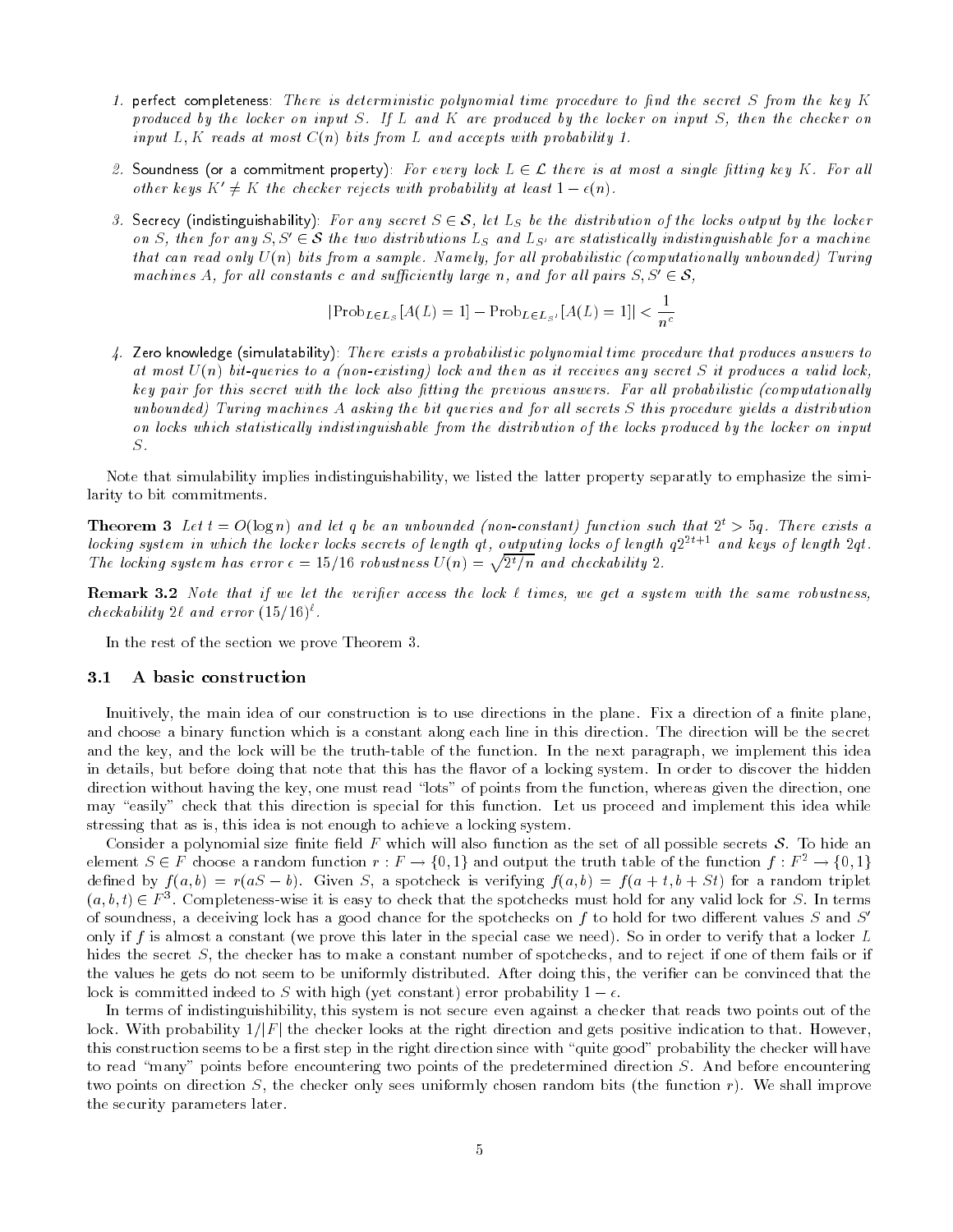#### $3.2$ Drawbacks of the basic constructions

Let us list the drawbacks of this primitive lock and then proceed with solving them.

- 1. Indisinguishibility not achieved: The role of the key and the secret are both played by the value  $S$ . Thus, if one suspects the value of the secret it can be easily checked We want that even if one knows that the secret is one of two possible values limited access to the valid lock should not help him decide which value is correct Furthemore, even if one does not know the value of  $S$  he might still guess and check. For a key of logarithmic length which is a requirement if the truth table is to be polynomial in size- the probability of success is not negligible. To summarize, indistinguishibility is not achieved.
- 2. Completeness is not perfect: Finally, one prefers perfect completeness, i.e. no chance of rejection for a valid lock. Here an unlucky checker can reject after seeing only zeros of a valid lock (an unlucky legitimate locker can even produce a constant f that is always rejected-

Before presenting our locking system we give an intuitive account of how we solve both of the above problems

We solve the first problem by using many copies of the basic construction to hide digits of a Reed-Solomon codeword We make sure that breaking a few of them does not compromise the secret in the strong sense of indistinguishi and simulatability-then one reads on reads on the secret then one can break many of the secret th them with negligible probability only

To solve the second problem we make a stronger demand on a valid lock: the function  $f$  must evaluate to zero on exactly half of the points in the plane. This allows not to reject in case the checker sees only zeros or only ones in the original spotchecks. Specificallly, we choose the field F of characteristic 2 and insist that the function  $r : F \to \{0,1\}$ used in locking a secret x satisfies  $r(b) = r(b+1)$  (defining  $\overline{x} = 1-x$ ) for every value  $b \in F$ . Note that  $(b+1)+1 = b$ . We choose a random r which satisfies this restriction This implies that a valid local local local local local local local local local local local local local local local local local local local local local local local loc for every  $a, b \in F$  and it is enough to specify only one of these values in the lock, it determines the other. Thus, by specifying only half of the lock we make sure that the even invalid locks satisfy the balancing property ensuring the soundness property of the lock. We proceed with the formal construction and proof.

# Constructing a locking system with good parameters

all as altered the system in details also  $\mathfrak{g}_1 \cup \mathfrak{g}_2 \cup \mathfrak{g}_3$  is any polynomial times of  $\mathfrak{g}_1$  and  $\mathfrak{g}_2$ computable) parameter. We will use 4q basic systems in the construction. Let F be a finite field of size  $|F| = 2^t$ with  $t = \Theta(\log n)$  and  $|F| \ge 5q$ . Let C and D be two disjoint subsets of F with  $|C| = q$  and  $|D| = 4q$  (think of C as being the rst q elements in some enumeration over the elements of F and D being the next q elements- Our set of keys K is the set of polynomials over F with degree smaller than 2q. Thus the binary length of a key is  $k = 2qt$ The secret determined by a key p is  $p|C$  i.e. the values of the polynomial p on the q elements in C. Thus the binary length of the secret is  $s = qt$ . Note that the set S of all secrets is the set of all functions from C to F.

**The locker:** To lock a secret  $S: C \to F$  the locker starts by choosing a uniform random polynomial p of degree less than 2q with  $p|C = S$ . Then, the locker uses the basic lock to lock the value  $p(d)$  for each  $d \in D$ . Specifically, the locker chooses a uniform random function  $r_d : F \to \{0,1\}$  satisfying  $r_d(b) = r_d(b+1)$  for every  $d \in F$ , and sets a basic lock  $f_d(a, v) = r_d(p(u)u - v)$ . Itecall that this construction ensures that  $f_d(a, v) = f_d(a, v + 1)$  for every  $a,$ b and d. Thus, it is enough to store in the basic lock only the value of one of them, and if needed we compute the other. Finally, we define the lock to be the set of basic locks  $f_d$  for all  $d \in D$ .

**The checker:** Given a key  $p \in \mathcal{K}$ , i.e., a polynomial over F with degree smaller than  $2q$ , and a lock  $L \in \mathcal{L}$ , the checker perfoms the following test to check that the key fits the lock. The checker picks a value  $d \in D$  uniformly at random, and performs a spotcheck on the basic lock  $f_d$ : He picks a triplet  $(a, b, t) \in F^{\circ}$  uniformly at random, and checks that  $f_d(a, b) = f_d(a + b, b + b, p(a))$ .

# 3.4 Analysis of the locking system

# 3.4.1 Parameters:

Recall that the subset of  $\alpha$  is an unbounded function we think of  $\alpha$  as a slowly growing function below the local distribution of  $\alpha$ log n. A key is of length  $k = 2qt$  which is slightly superlogarithmic, but  $k = O(\log^2 n)$ . Note that k has to be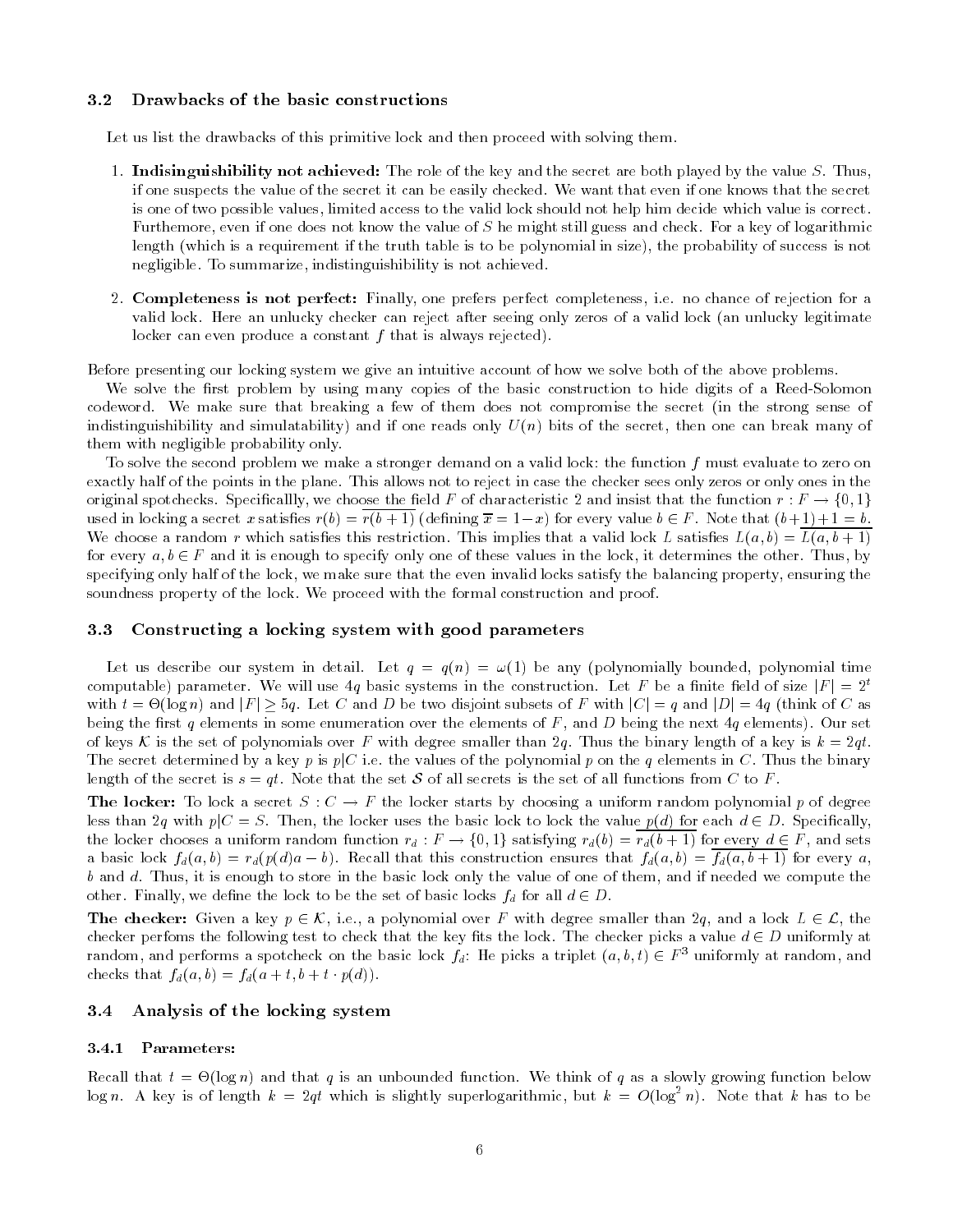superlogarithmic in any locking system or the key can be guessed with polynomial success probability A secret is of length qt, i.e.,  $s = O(\log^2 n)$ . A lock is of size  $4q \cdot |F|^2/2 = q2^{2t+1}$ .

We remark that we chose to implement  $k/s = 2$ , but any constant ratio above 1 will work here. Clearly if the key is to determine the sectret the key has to be at least as long as the secret

The number of bits of the lock the checker reads is two. This is best possible as checkability 1 implies  $k \geq U$  for any locking system where U is the robustness of the lock- meaning too long keys

### 3.4.2 Completeness:

To retrieve the secret from the key one evaluates p on all points in C. Clearly, if the locker follows his protocol, and the checker gets the output lock and key, then the checker will always accept.

## 3.4.3 Soundness:

We show that the soundness error is at most  $\epsilon \leq 15/16$ . Consider the basic scheme first. We make the following claim

**Claim 3.3** Let  $f : F^2 \to \{0,1\}$  be a function which has exactly the same number of zeros and ones in its outpout. For such a function, there is at most one value  $x \in F$  such that a spotcheck of f in direction x holds with probability greater than the control of the second service of the service of the service of the service of the service of

**Proof:** Let  $x \neq y$  be two values in F. Consider the following experiment: We pick unifromly and independently at random two points  $A, B \in F^2$ , and consider the point  $C$  in which the line through  $B$  in direction  $y$  meets the line through A in direction x. The point C is a randomly chosen point on the line of A in direction x. Thus, comparing the value of f on A and on C is actually a uniform random spotcheck in direction x. Similarly, comparing the value of f on B and C is actually a random spotcheck of direction y. By the balance property of the function, we know that for the random points A and B it holds that with probability exactly  $1/2$  that  $f(A) \neq f(B)$ . In this case, one of the spotchecks must fail. So with probability at least  $1/2$  one of the directions fail, then one of these directions must have its spotchecks fail with probability at least  $1/4$ .

Now fix any lock  $L \in \mathcal{L}$ . It contains the functions  $f_d : F^2 \to \{0,1\}$  for every  $d \in D$  and all of these functions have as many zeros as ones. Let  $g:D\to F$  be a function where  $g(a)$  is the direction in which a spotcheck of  $f_d$  is most likely to passe victorily-ties arbitrarily-parameter and with diplomatic construction and the common gaing operator with probability at least  $1/4$ . Recall that a key is a polynomial of degree smaller than  $2q$ . Thus, two different keys must agree on less than 2q points in D, and thus they disagree on more than 2q points. Therefore, there could be only one polynomial ie only one nelly which disagrees with give the most presented that for all others with all keys, i.e., for each key  $p \in K$  which differs from g on more than q values of D, the checker accepts the key p on the lock  $L$  with probability less than  $15/16$ .

Since the checker chooses a function  $f_d$  to check uniformly in  $d \in D$ , then with probability over  $1/4$  we have  $g(d) \neq p(d)$ . Then it performs a spotcheck of  $f_d$  in direction  $p(d)$ , and since  $p(d) \neq g(d)$ , we get that the checker rejects with probability at least 1/4. Thus there is only one key for which the probability that the checker rejects is at most  $1/16$ .

**Remark 3.4** We have shown that the error parameter here is  $\epsilon < 15/16$ . We remark that one can decrease the value of this constant to but with the checker reading only a constant number of bits of the lock the error must be a constant. Performing n inaepenaent checks one can aecrease the error to  $\epsilon^-$  for the price of multiplying the number of bits read by the checker by  $h$ .

### 3.4.4 Indistinguishibility:

Let  $L_S$  to be the distribution on locks output by the locker on a secret  $S \in \mathcal{S}$ . In this section we are going to show that for any two secrets  $S, S' \in \mathcal{S}$ , the two distributions  $L_S$  and  $L_{S'}$  are statistically indistinguishable by any probabilistic machine that reads at most  $U(n) \leq \sqrt{|F|/n}$  bits from a sampled lock.

Recall that the distribution  $L_S$  is output on a secret S by the locker conducting the following procedure. The locker picks uniformly at random a polynomial  $p \in K$  such that  $p|C = S$ . This polynomial is the key. Then, the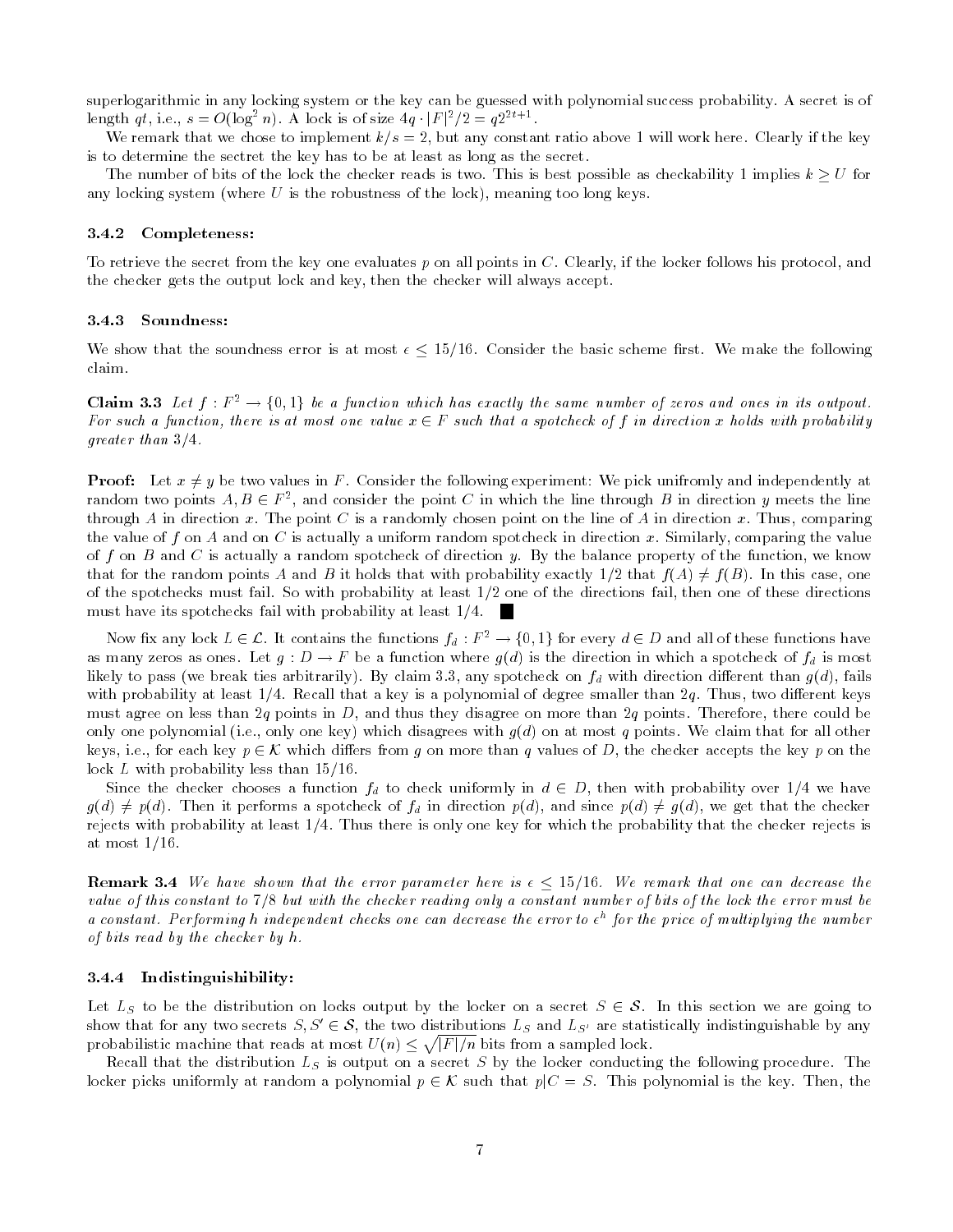locker selects |D| uniform random functions  $r_d : F \to \{0, 1\}$  satisfying  $r_d(b) = r_d(b+1)$  for any  $b \in F$ , one function for each  $d\in D$ ,. Finally, the locker sets the lock to be the set of functions  $f_d(a,b)=r_d(a\cdot p(d)-b)$  for all  $d\in D$ .

Fix the value m U n- the robustness of the system- We are going to show that the distributions LS and  $L_{S'}$  are statistically indistinguishable even if we allow the machine to be more powerful then just reading bits from the lock. Suppose instead of letting the machine read m bits of the lock, we let it ask  $m^2$  queries of the following type: The machine writes a pair  $(d, x)$ , where  $d \in D$  and  $x \in F$ , on a special query tape, and then it gets an answer whether  $p(a) = x$ . After making  $m^2$  (adaptive) queries of this type and running some unbounded computation, the machine produces an output. We call this machine the query machine. Let us first show that the query machine is stronger. Later, we show that even a query machine cannot distinguish well between  $L_s$  and  $L_{S'}$ . To show this we show that a query machine which makes  $m^2$  queries can perfectly simulate the output distribution of a (regular) machine which reads at most  $m$  bits of the lock.

Let  $M$  be a machine reading at most  $m$  values of a lock  $L$ . We build a query machine  $M$  -that makes at most  $\blacksquare$  $m^2$  queries and produce the same distribution of outputs as M. (The distribution is on the choice of a lock  $L \in L_S$ and on the choice of a random tape for  $M$  ,  $M$  will run  $M$  and use its  $m^\ast$  queries to simulate the bits read by  $M$ from the lock. M--also keeps track of M-s readings so that if a bit of the lock is read more than once by M , then Mreturns the same value each time. M- is going to let M-get random bits for all its queries unless it reads two bits  $f_d(a, b)$  and  $f_d(a, b)$  for two points  $(a, b)$  and  $(a, b)$  lying on the unique direction  $p(a)$ . In this case, the machine M' feeds M with the same bit in both cases. Since  $f(a, b) \neq f(a, b+1)$  we also must check the relation of  $(a, b)$  and  $(a_1, b_2 + 1)$ .

This is implemented in the following manner. Whenever M asks for a new bit  $f_d(a, b)$  of the lock, machine Mchecks all points (a-, b-) on which M-has queried  $f_d$  previously. If  $(a, b) = (a_-, b_-)$  for some previous point, then M- gives  $M$  the same answer as before (denote by  $q_d(a_-,b_-)$  previous answers given to  $M$  by  $M$  ). Similarly if  $(a,b+1)=(a_-,b_-)$ for a previous point, then M' gives  $q_d(a, b) = q_d(a', b')$  to M. Otherwise, for all these points in which  $a \neq a'$  M' makes queries to check if one of them satisfies  $p(a) = (b - b) / (a - a)$  or  $p(a) = (b - b + 1) / (a - a)$ . If all queries are raise, then machine  $m$  -chooses uniformly at random a bit, sets  $q_d(a, \theta)$  to contain this bit for future use, and feeds this new bit as an answer to  $M$  . Otherwise, if there is a point  $\{a_-, b_-\}$  for which  $p(a) = (b - b_-)/(a - a_-)$ , then machine  $M$ -sets  $q_d(a, b) = q_d(a, b)$  and feeds  $q_d(a, b)$  to M, or if there is a point  $(a, b)$  for which  $p(a) = (b - b + 1)/(a - a)$ , then machine M' sets  $q_d(a, b) = q_d(a', b')$  and feeds  $q_d(a, b)$  to M. (Note that in case  $a = a'$  and  $b \neq b'$  queries are not needed, the points are not on the same line.)

We go on with verifying the indistinguishibility by any query machine (making at most  $m^2$  queries). Let  $S, S$  be any two secrets in S. We would like to show that  $L_S$  and  $L_{S'}$  are indistinguishable by any query machine. For a secret  $S \in \mathcal{S}$  let  $\mathcal{K}_S$  be the set of keys  $p \in \mathcal{K}$  corresponding to secret S, i.e. the set of all poynomials p of degree smaller than 2q having  $p|C=S$ . We have  $|{\cal K}_S|=|F|^q$ . Consider now a query machine M . We make two simplifying assumptions. First, since M is not computationally bounded, we may assume that M is deterministic (pick the best random tape for M- Thus the run of M is determined by the sequence of answers it receives for the queries it makes Second we assume that M wins as a distinguisher or really recovers the secret S- in case M gets to learn the value of the key  $p$  on  $q$  different elements of  $D$ .

Clearly with one more query he could tell between two di!erent secrets- Thus in what follows we assume that runs have at most  $q$  "yes" answers in them. After  $q$  values have been guessed correctly, the run terminates (successfully)

We would like to compute the probability that M accepts for a random key in  $K_S$  and for a random key in  $K_{S'}$ . Think of a run of M as a series of  $m^2$  queries and answers made by M and answered by the oracle followed by M's accepting or rejecting. The run of M is completely determined by the answers that M gets for his queries since M does not toss coins. Let T be a run, let S be a secret, and denote by  $K_{T,S}$  the set of all keys for S which are consistent with the answers given in the run. The probability that the run  $T$  occurs, given that the secret is  $S$ , is  $|K_{T,S}|/|K_{S}|$ . The distribution space is that of the locker choosing a random key in  $K_{S}$ . The probability that M alstinguishes 5 from 5 - is: -

-

$$
\sum_{\text{accepting } T} \frac{|K_{T,S}|}{|K_S|} - \frac{|K_{T,S'}|}{|K_{S'}|} \\
\leq \sum_{T} \left| \frac{|K_{T,S}|}{|K_S|} - \frac{|K_{T,S'}|}{|K_{S'}|} \right|
$$

------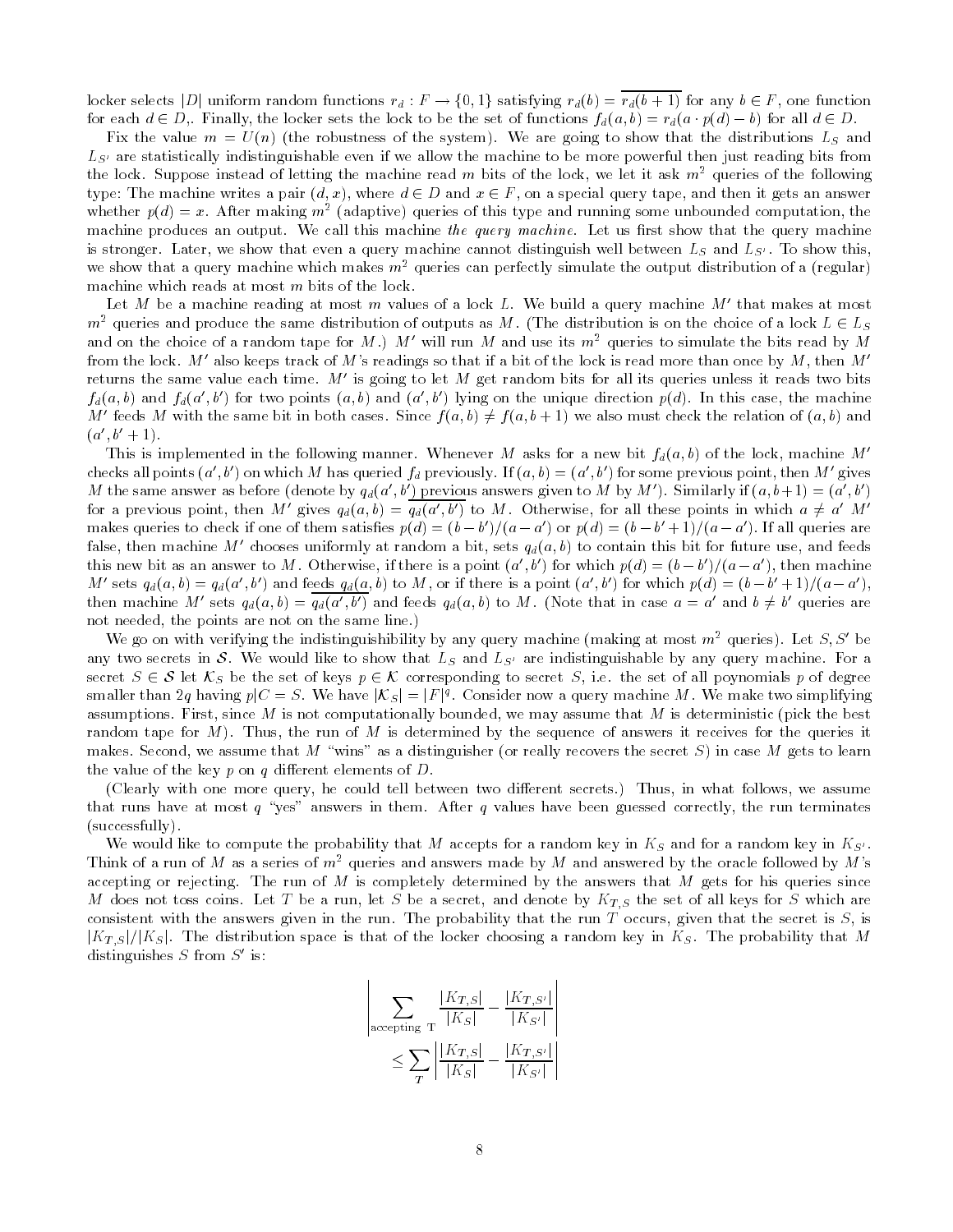We note that  $|K_S| = |F|^q$  independently of S, and in what follows, we compute for each run T, a bound on the magnitude of  $|K_{T, S}| - |K_{T, S'}|$ .

Consider a particular run T of the machine M. By the end of the run, M's view contains the value of p on the places  $d \in D'$  for a set  $D' \subset D$ ,  $|D'| \leq q$ . It also contains inequalities of the form  $p(d) \neq x$  for some pairs  $(d, x) \in E$ , where  $E \subset (D - D') \times F$  and  $|E| \leq m^2$ . To compute  $|K_{T, S}|$ , we start with the set  $K_{D'}$  of all keys  $p \in \mathcal{K}_S$  having the required values on  $D$  , and use the inclusion-exclusion formula to remove those who are inconsistent with the  $\blacksquare$ inequalities discovered in the run  $\overline{1}$  m

$$
|K_{T,S}| = \sum_{i=0}^{|E|} (-1)^i
$$
  

$$
\sum_{E' \subseteq E} |\{p \in K_{D'}| p(d) = x \text{ for every } (d,x) \in E'\}|
$$

Notice that the summand is zero if  $E$  -contains two values with the same first coordinate  $a$ , and otherwise it is  $|F|^{q-|D'|-i}$  if  $i \leq q-|D'|$ . In particular the summand for  $i \leq q-|D'|$  is independent of the secret S. As the partial sums alternate in being lower and higher than  $|K_{T,S}|$  this means that the difference  $||K_{T,S}|-|K_{T,S'}||$  is below the absolute value of the term with  $i = q - |D'|$ . Namely,

$$
\left| |K_{T,S}|-|K_{T,S'}| \right| \leq {m^2 \choose q-|D'|}.
$$

This means that for any run in which the number of yes answers given by the oracle (i.e., the size of D-) is i, the differnce  $||K_{T,S}|-|K_{T,S'}||$  is bounded by a value that is independent of the secrets  $S, S'$  and of the run T. We are now going to sum over all runs, partitioning them by the size of D'. Note that our estimate also holds for  $|D'|=q$ . In this case,  $0 \leq |K_{T, S}|, |K_{T, S'}| \leq 1$ , and thus the difference is at most 1.

Since the run T is determined by the answers for the queries, there are at most  $\binom{m^2}{i}$  runs T with  $i$  "yes" answers, that is with  $|D'| = i$ . Therefore,

$$
\sum_{T} \left| \frac{|K_{T,S}|}{|K_S|} - \frac{|K_{T,S'}|}{|K_{S'}|} \right| = \frac{1}{|F|^q} \sum_{T} ||K_{T,S}| - |K_{T,S'}||
$$
  

$$
\leq \frac{1}{|F|^q} \sum_{i=0}^{q} {m^2 \choose i} {m^2 \choose q-i}
$$
  

$$
= \frac{{2m^2 \choose q}}{|F|^q}
$$
  

$$
< \left(\frac{m^2}{|F|}\right)^q
$$

Since  $m \leq \sqrt{|F|/n}$ , this fraction is negligible. Thus, we get that a negligible fraction is an upper bound on the distinguishibility of any two secrets  $S, S$  by any query machine  $M$  that makes at most  $m^{\omega}$  queries and we are done.

## 3.5 Simulatability

Let us further prove that for our specific locking system indistinguishibility implies simulatability. We look at the user invoking the simulator as a query machine as in the previous paragraph. Note that this is OK since the query machine can perfectly simulate the output of a regular user. The simulator works as follows. It begins by setting the secret to be the all zeros secret. Then, it uses the checker to produce a lock for this specific secret, and lets the user make  $U^2$  queries to the key output by the locker. Later, the user comes up with a secret S and the simulator replies whith a lock and key for that secret such that the lock matches the user's view so far.

After querying the lock  $U^\pm$  times, the user has some information on the key which includes some values that the polynomial must evalue to your answers- and some values that the polynomial does not evalues to your answers-produced the simulation of the simulation of the information that matches both the information on the i key and the values of the polynomial as determined by the given secret  $S$ . The simulator outputs this polynomial as the key for the secret  $S$ . and produces the yet unseen part of the lock randomly according to this key.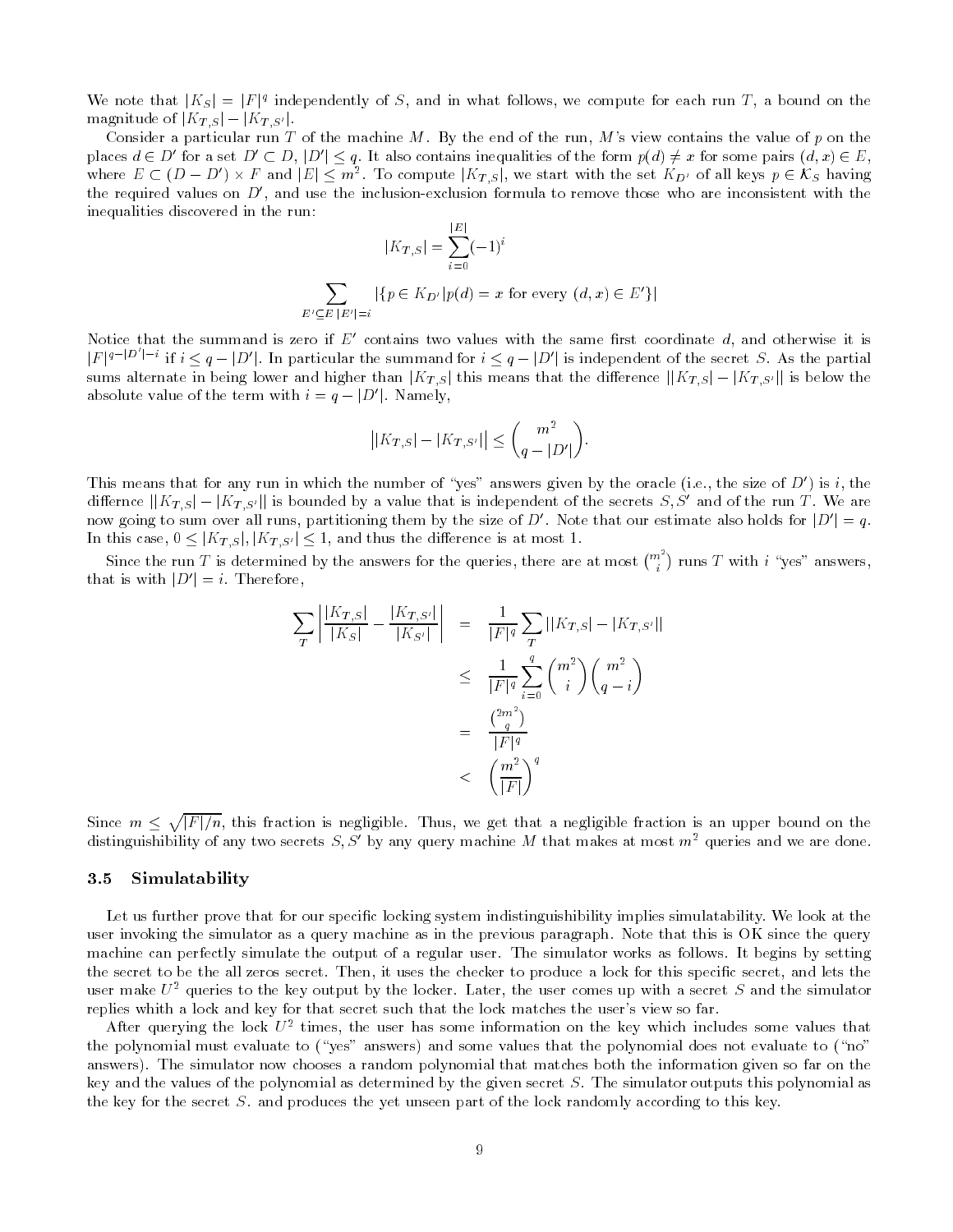Let us first show that such a polynomial can be chosen in probabilistic polynomial time with a very high probability of success. If the user has seen q "yes" answers, thus he knows the value of the polynomial at q different locations, then the simulation fails This happens with negligible probability on a random key for the all zero secret- as shown in the previous subsection. So suppose the user sees less than  $q$  values of the polynomial. To choose a proper polynomial, the simulator first chooses a random polynomial which matches the values of the polynomial known to him. If this polynomial contradicts the inequalities he knows, he tries again and again until he succeeds. Let us argue that there is a probability  $1 - 1/n$  to succeed in each of these tries, thus repeating this process more than a constant times fails with negligible probability. Since the value of the polynomial is predetermined in less than  $2q$ places, choosing a random polynomial that matches these less than  $2q$  values leaves the value at any specific other point random. The user has seen at most  $U^\ast$  inequalities ( no -answers). Each one of these inequalities is faisined by a random polynomial with probability at most  $1/|F|$ . Thus the probability that a random polynomial hits a forbidden value is at most  $U^2/|F| \leq 1/n$ .

Next, we claim that the distribution output by the simulator is indistinguishable from a "real" distribution the locker produces on the secret S. Suppose a user A could tell the difference. We think of A as a querry machine which can also look at the entire lock and key after his  $U^2$  queries. Surely, this last stage does not help him, as in both cases the same thing happens: he receives a uniform random lock-key pair describing  $S$  and fitting his view so far But if he distinguished the two cases before this last stage, then he actually distinguished the all zero secret from  $S$ . We know that he can do this with negligible probability only.

This completes the analysis of the locking system and the proof of Theorem 3.

### Proofs of Theorems 1 and 2  $\overline{4}$

In this section, we describe a technique for using locks to convert PCPs robust against random queries into PCPs robust against directed queries. This technique is then applied to the PCP of Section 2 to prove Theorems 1 and 2

#### The new PCP  $4.1$

The structure of the new zero knowledge PCP that we build consists of three tables, PCP, PERM and MIX. We first describe how they are generated and then show how to verify them. The prover executes the following steps.

- 1. Locking the PCP: The prover generates a PCP according to Lemma 2.1. This PCP consists of an array of  $\mathbf{b}$  bits  $\mathbf{b}$   $\mathbf{b}$   $\mathbf{b}$  and  $\mathbf{b}$  and  $\mathbf{c}$  and  $\mathbf{c}$  and  $\mathbf{c}$   $\mathbf{c}$  and  $\mathbf{c}$  and  $\mathbf{c}$   $\mathbf{c}$   $\mathbf{c}$   $\mathbf{c}$   $\mathbf{c}$   $\mathbf{c}$   $\mathbf{c}$   $\mathbf{c}$   $\mathbf{c}$   $\mathbf{c}$   $\mathbf{c}$   $\math$
- 2. Locking a random permutation of the keys: Let  $R$  denote the space of random coin tosses used by the original verifier. The prover generates a random permutation  $\pi$  on R. For each  $r \in R$ , the prover generates a  $\mathcal{L}$  . For the value results  $\mathcal{L}$  and sets  $\mathcal{L}$  -  $\mathcal{L}$
- 3. Allowing random access to the PCP: The prover generates MIX by

$$
MIX(\pi(r)) = (r, K_a, K_b, K_c, K_r),
$$

where, the original verifier would look at bits  $a, b$  and c given random string r.

We leave unspecified the parameters of the locks, which will vary depending on which theorem we wish to prove. To verify the new PCP, the new verifier  $V$  executes the following steps.

- 1. V chooses  $r' \in R$  at random, and queries  $MIX(r') = (r, K_a, K_b, K_c, K_r)$ .
- $\mathcal{Z}$ . V uses  $\mathbf{A}_r$  to unlock PERM(*r*) and checks that the resulting value is indeed r.
- 3. V computes the locations  $(a, b, c)$  of the 3 bits the original verifier  $V_0$  would have checked given r, and uses  $\mathcal{L}_{\mathcal{U}}$  and  $\mathcal{L}_{\mathcal{U}}$  for and PCPa-BCPC-BCP and  $\mathcal{L}_{\mathcal{U}}$  and  $\mathcal{L}_{\mathcal{U}}$  and  $\mathcal{L}_{\mathcal{U}}$  and  $\mathcal{L}_{\mathcal{U}}$
- $\mathbf v$  . The checks that  $\mathbf v$  and  $\mathbf v$  would have accepted r background  $\mathbf v$

Finally, V rejects if any unlocking operation or any check fails, and accepts otherwise.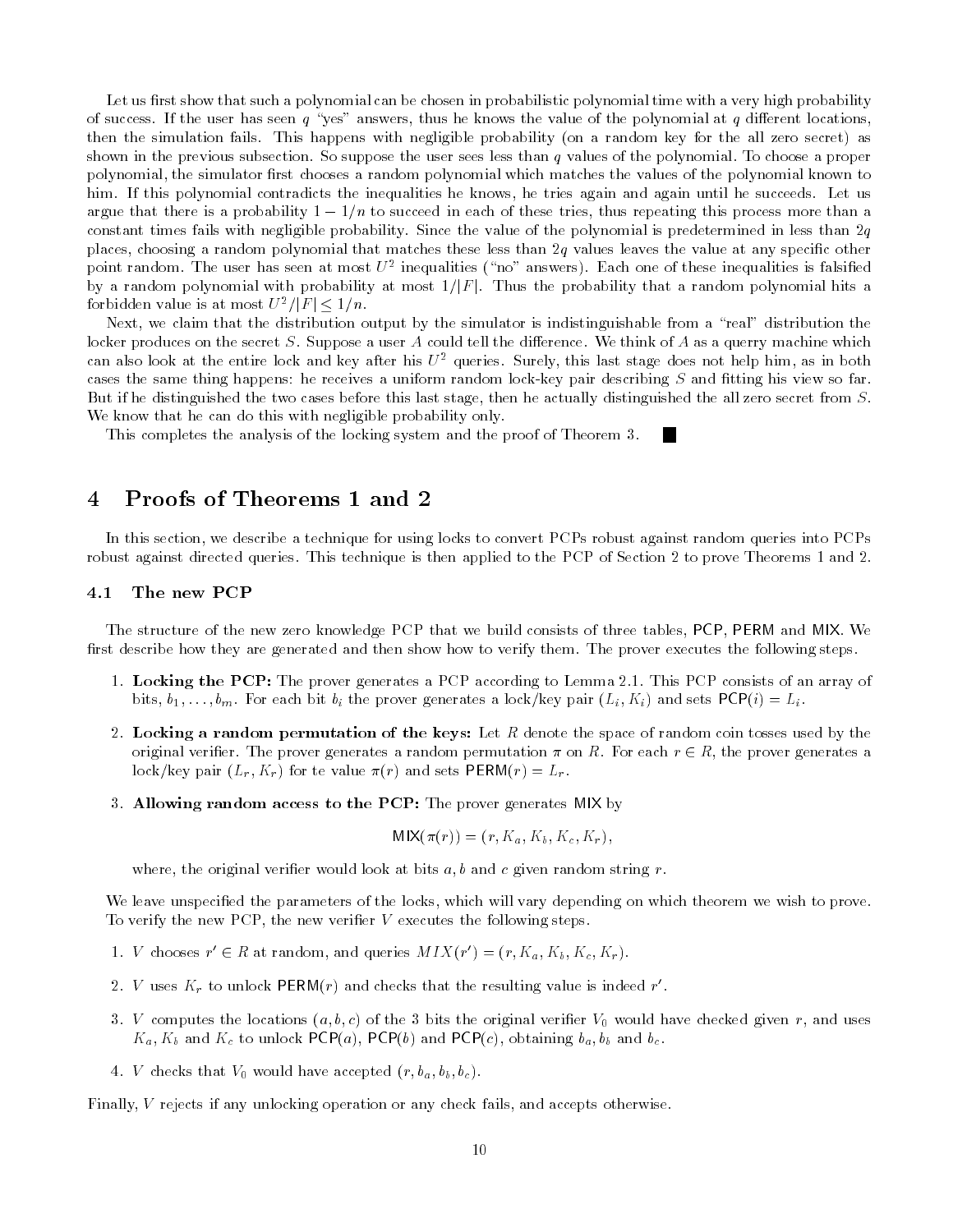#### 4.2 Analysis of the new PCP

We now bound the relevant parameters of the new PCP in terms of the parameters of the original PCP and the parameters used in the locks

Perfect Completeness It is easy to verify that if the original PCP had perfect completeness then the new PCP has perfect completeness

**Complexity**: Suppose that the PCP used by Lemma 2.1 was of size n and the verifier uses  $\log n$  random bits. Then the PCP constructed by Lemma 2.1 will be of size  $O((\kappa mn)^{-(\gamma)})$ , where m and k are parameters to be set fater. Thus PCP will have  $O((\kappa mn)^{-(1)})$  locks. Similarly, with will have  $O((\kappa mn)^{-(1)})$  entries, each consisting of string of length  $O(\log n + \log \kappa + \log m)$  (to represent r) and 4 keys, and PERM will have  $O((\kappa mn)^{-(\gamma)})$  locks. Each key is of length  $O(q\iota)$  and each lock is of length  $O\left(2^{z\cdot}q\right)$ . Hence, the size of the proof will be  $O\left(2^{z\cdot}q\left(\kappa mn\right)^{z\cdot z\cdot}\right)$ . Here  $q$  and  $\iota$ are the parameters used in the locks

In each iteration of the protocol, The verifier queries an entry of MIX(r), which is of length  $O(qt) + O(\log n + 1)$ log k log m- It then checks O- locks requiring O- probes each

**Soundness**: We argue that if the original PCP had error at most  $1-s$ , i.e., the verifier accepts  $x \notin L$  with probability at most  $1-s$ , then the new PCP will have error at most  $1-s/16$ . First recall that a lock may be opened at most one way without incurring a  $1/16$  probability of rejection. By inspection of the protocol, there is never any advantage to constructing a lock that can't be opened, so we assume without loss of generality that every lock has a well-defined content Let P be the P obtained by taking the contents of P belocked and dent of  $\mu$  as the contents of  $\mathbf{r}$  permanent is not necessarily a permutation-

Denote by  $V(r)$  the run of verifier V using random coin tosses r. We say that  $r' \in R$  is good if there exists an  $r \in R$  such that  $r' = \pi(r)$  and  $V_0[r]$  accepts P, and bad otherwise. There are at least s|R| bad r', since  $V_0$  accepts on at most  $(1-s)|R|$  tapes. We now argue that if V chooses a bad r' he will reject with probability at least  $1/16$ ; this will complete the soundness analysis. Let  $MIX(r') = (r, K_a, K_b, K_c, K_r)$ . If  $\pi(r) \neq r'$  then V will reject with probability at least 1/10 in Step 2. If  $\pi(r) = r$  then  $v_0|r|$  must reject P (or P would be good), in which case V will either reject with probability at least 5, 20 km or p in New York in Step in Allen incorrect values- probabili probability research in Step in Step Probability P - 1

The soundness of the PCP may be amplified by repetitions in the standard manner.

Robustness We give only a brief sketch of this analysis We rst argue that if a possibly malicious- V makes less than minimum a particle of the Permitian Mix-Mix-Mix-Company and the simulated than the simulated of the s statistically closely. Here,  $U = \sqrt{2^t/n}$  is a parameter of the lock box. We then show that such bad events occur with negligible probability.

First we simplify matters in a manner that only helps the adversary If V queries any bit of MIXi- then we give re the characteris of MIXIV-  $\{0, 1, 1, 2, 0\}$  and  $\{1, 2, 1, 1\}$  and the characteristic at an ieduciding which can be and content  $\mathcal{L}_{a}$  ,  $\mathcal{L}_{b}$  and the values of the locks La Lb  $\mathcal{L}_{a}$  and Ly  $\ldots$  constructed  $\ldots$  , question  $\ldots$  ,  $\ldots$  can in Our simulator works as follows whenever v queries  $\mathsf{min}\{r|t\}$ , the simulator  $\beta$  performs the following steps:

- 1. S randomly chooses  $r \in R$ , r not previously chosen, and sets  $\pi(r) = r'$ .
- 2. S computes a, b and c, the indices queried by  $V_0[r]$
- 3. S invokes the simulator for the original PCP to obtain simulated  $b_a, b_b$  and  $b_c$ . Note that this simulation depends on the values of bi that may already have been specied indeed some or all of ba ba ba ba ba ba ba ba b have been determined
- 4. S invokes the locker simulator to produce

$$
(K_a, L_a), (K_b, L_b), (K_c, L_c),
$$
 and  $(K_r, L_r)$ .

This simulation is performed based on the norm determined based based based based based based based based based b by the simulation- bits of La Lb Lc and Lr

 $\mathcal{L}_1$  is the local simulation bits of  $\mathcal{L}_2$  . By  $\mathcal{L}_3$  is the values of  $\mathcal{L}_3$  is the values of  $\mathcal{L}_4$  is the value of  $\mathcal{L}_5$  is the value of  $\mathcal{L}_5$  is the value of  $\mathcal{L}_6$  is the value of  $\mathcal{L$ these bits. In some cases,  $L_r$  or  $L_i$  may have been entirely determined by the simulation, due to the simulation of a  $NIX(T)$  query

If the simulators for the locking system and the original PCP were always statistically close, then by a straightforward argument the resulting simulation would be statistically close. However, sometimes the lower-level simulations